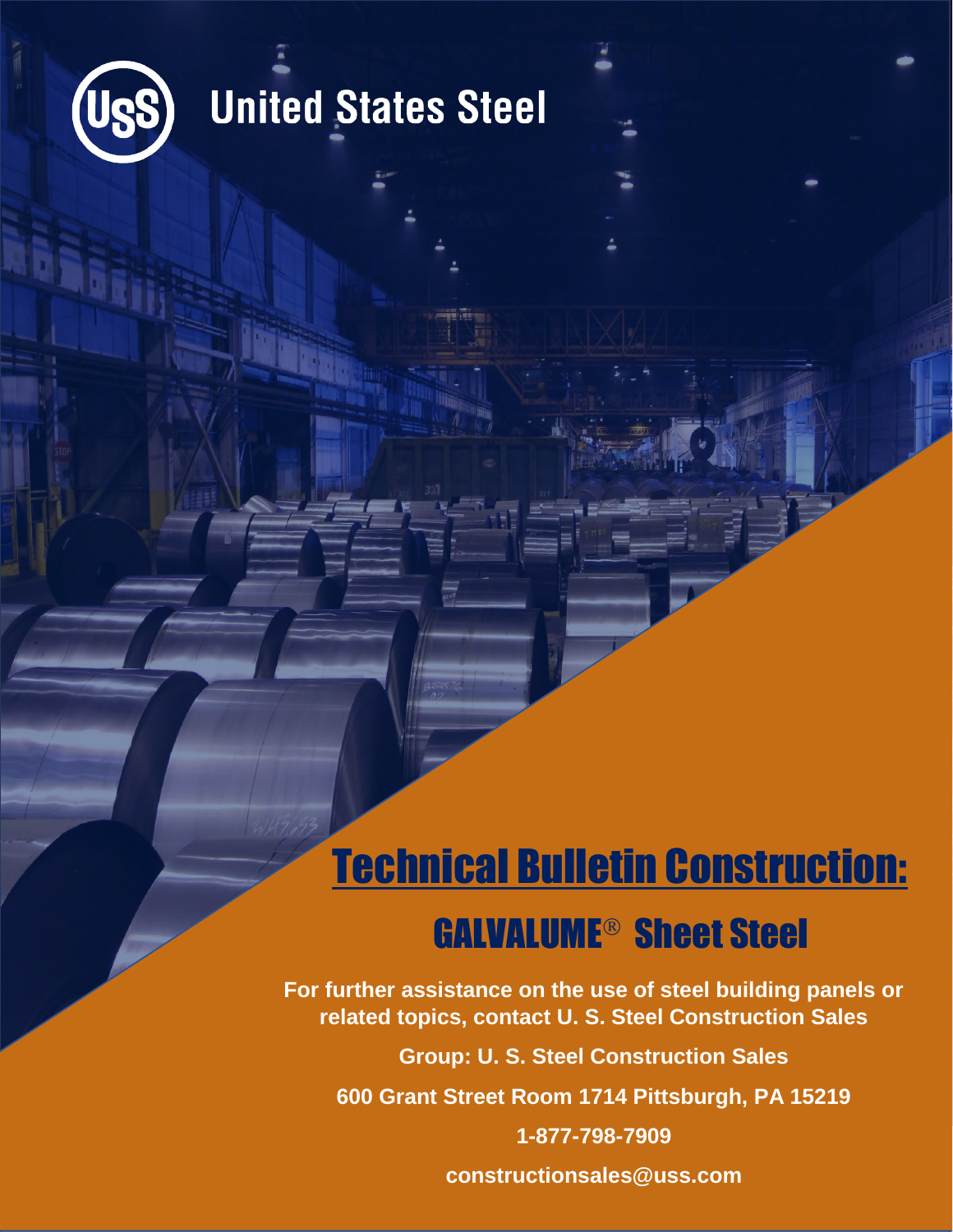The material in this paper is intended for general information only. Any use of this material in relation to any specific application should be based on independent examination and verification of its unrestricted availability for such use, and a determination of suitability for the application by professionally qualified personnel. No license under any United States Steel Corporation patents or other proprietary interest is implied by the publication of this paper. Those making use of or relying upon the material assume all risks and liability arising from such use or reliance.



For further assistance on the use of steel building panels or related topics, contact U. S. Steel Construction Sales Group:

> U. S. Steel Construction Sales 600 Grant Street Room 1714 Pittsburgh, PA 15219 1-877-798-7909 constuctionsales@uss.com

**United States Steel** 

### **Product Description**

 $GALVALUME<sup>®1</sup>$  is the trade name for a sheet steel product having a highly corrosion resistant coating of a nominally 55% aluminum, 43% zinc alloy. The coating is applied using a continuous hot-dip coating process. The metallic coating on GALVALUME<sup>®</sup> Sheet Steel combines the galvanic corrosion protection of zinc with the passivating barrier protection of aluminum into an economical long-lasting sheet steel product.

 $GALVALUME<sup>®</sup>$  Sheet Steel is intended for uses where excellent corrosion resistance is required. Typical applications are roofs, siding, air-conditioning equipment, appliances, and automotive under-body parts or high temperature applications. The metallic coating provides galvanic protection to the steel and has excellent barrier protection.

In certain environments, U. S. Steel recommends either not using GALVALUME<sup>®</sup> Sheet Steel or taking precautions to limit the corrosion. These environments include:

- Contact with lead, graphite, cement or copper. This includes but is not limited to treated lumber containing copper and other corrosive elements.
- Use in harshly corrosive environments, including proximity to seawater, exposure to very long wet times, chronic corrosive chemical exposure and animal confinement applications.

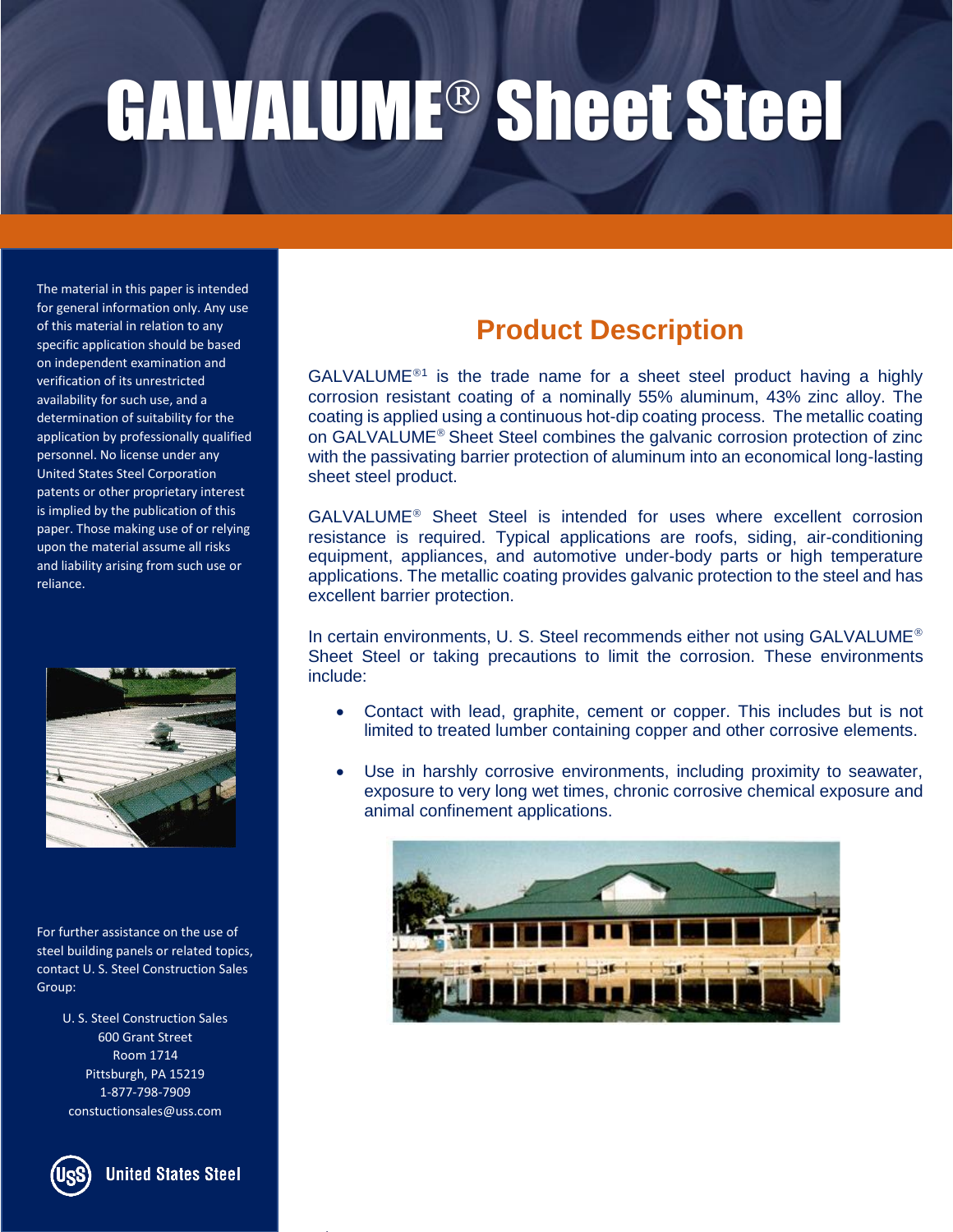of this material in relation to any specific application should be based on independent examination and verification of its unrestricted availability for such use, and a determination of suitability for the application by professionally qualified personnel. No license under any United States Steel Corporation patents or other proprietary interest is implied by the publication of this paper. Those making use of or relying upon the material assume all risks and liability arising from such use or reliance.

For further assistance on the use of steel building panels or related topics, contact U. S. Steel Construction Sales Group:

> U. S. Steel Construction Sales 600 Grant Street Room 1714 Pittsburgh, PA 15219 1-877-798-7909 constuctionsales@uss.com



### The material in this paper is intended **Material Description**<br>for general information only. Any use

Common ASTM designations for the construction industry are Commercial Steel (CS) types A and B, Forming Steel (FS), and Structural Steel (SS) Grades 33,37, 40, 50, and 80. U.S. Steel also offers customized grades upon request, contact the U. S. Steel Construction Sales Group. GALVALUME<sup>®</sup> Sheet Steel may be temper passed and/or tension leveled to improve sheet shape and surface finish.

GALVALUME<sup>®</sup> coatings are approximately 43% zinc, 55% aluminum, with the balance containing primarily silicon and iron for good coating adhesion. U. S. Steel uses low silicon for improved coating ductility (see U. S. Steel Technical Bulletin on "Tension-Bend Staining of Prepainted GALVALUME<sup>®</sup> Sheet" for more information). U. S. Steel recommends chemical treatment for bare and painted applications. GALVALUME<sup>®</sup> Sheet Steel is produced to customer specifications, often in conformance with ASTM A792. Table 1 lists ASTM coating weights.

| Table 1. ASTM GALVALUME Coating Weights |                    |                    |                      |
|-----------------------------------------|--------------------|--------------------|----------------------|
| Coating<br>Weight                       | <b>Triple-Spot</b> | <b>Single-Spot</b> | <b>Triple-Spot</b>   |
|                                         | <b>Total both</b>  | <b>Total Both</b>  | <b>Minimum Per</b>   |
|                                         | Sides (oz/ft2)     | Sides (oz/ft2)     | Side (oz/ft2)        |
| AZ 50                                   | 0.50               | 0.43               | <b>Not Specified</b> |
| AZ 55                                   | 0.55               | 0.5                | <b>Not Specified</b> |
| AZ 60                                   | 0.6                | 0.52               | <b>Not Specified</b> |
|                                         |                    |                    |                      |

### **Corrosion Protection**

Bare GALVALUME<sup>®</sup> Sheet Steel has exceptional corrosion protection. Samples from the initial GALVALUME<sup>®</sup> Sheet production are still in outdoor exposure testing and are performing very well. Figure 1 shows recent results. Inspections of 25-year-old bare GALVALUME<sup>®</sup> roofs support these tests. For most environments, the full lifetime of the product has not yet been determined.

With GALVALUME<sup>®</sup> Sheet Steel's excellent bare corrosion resistance, it is typically only painted for aesthetic reasons in high slope roofing applications. U. S. Steel qualifies paints that provide the best corrosion protection. Using these paints with qualified coil coaters ensures the best corrosion performance.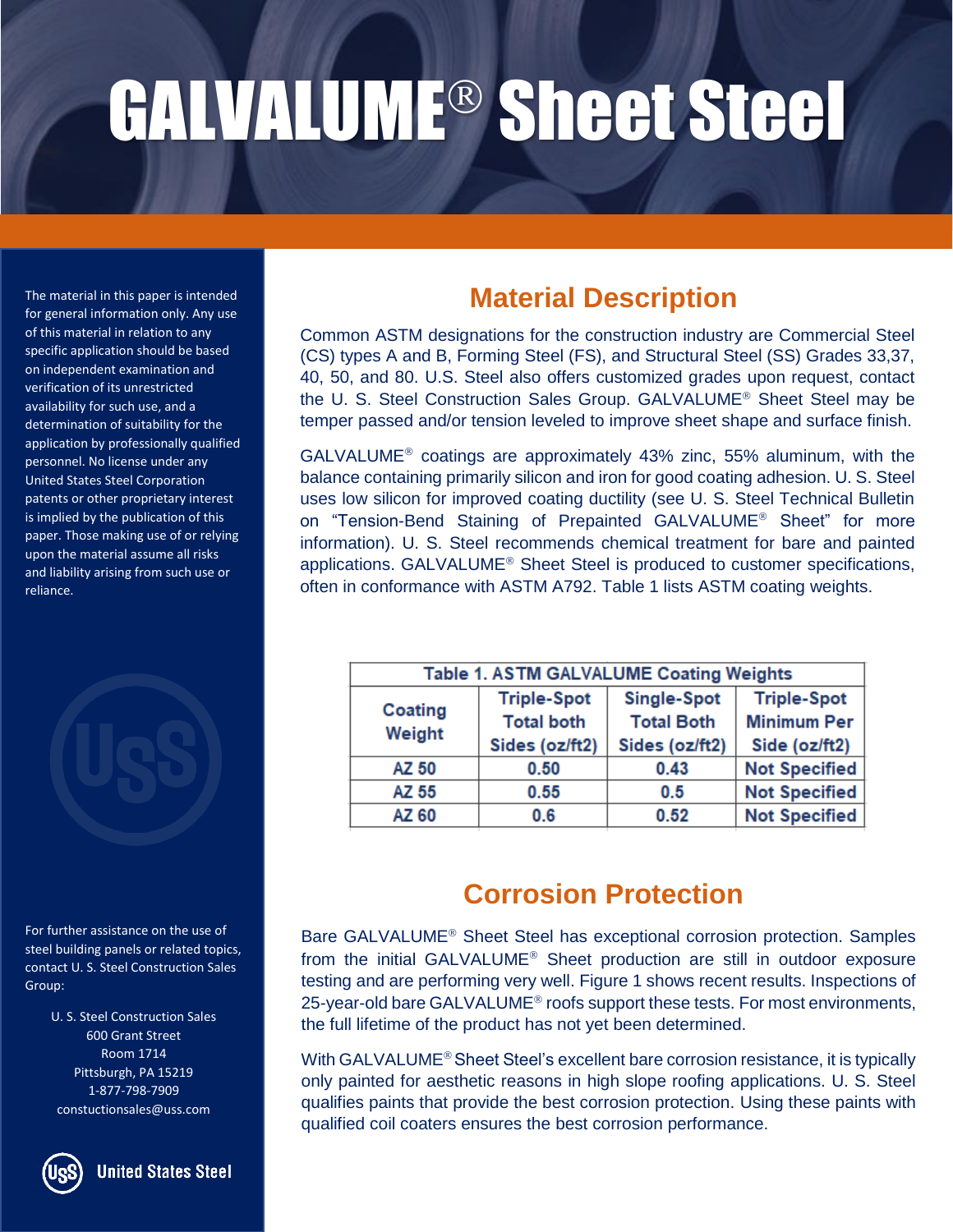The material in this paper is intended for general information only. Any use of this material in relation to any specific application should be based on independent examination and verification of its unrestricted availability for such use, and a determination of suitability for the application by professionally qualified personnel. No license under any United States Steel Corporation patents or other proprietary interest is implied by the publication of this paper. Those making use of or relying upon the material assume all risks and liability arising from such use or reliance.



For further assistance on the use of steel building panels or related topics, contact U. S. Steel Construction Sales Group:

> U. S. Steel Construction Sales 600 Grant Street Room 1714 Pittsburgh, PA 15219 1-877-798-7909 constuctionsales@uss.com

**United States Steel** 

Each prepainted coil must pass on-line quality control tests of paint thickness, curing, adhesion, color, and gloss. In addition, U. S. Steel routinely audits the quality of prepainted GALVALUME<sup>®</sup> products.



Figure 1. Outdoor exposure results for bare GALVALUME<sup>®</sup> Sheet Steel.

Figure 2 shows the average edge corrosion as measured on painted GALVALUME<sup>®</sup> Sheet Steel at acid rain, non-marine, subtropical and industrial sites. The edge creep is slight and stops increasing after 2 years.